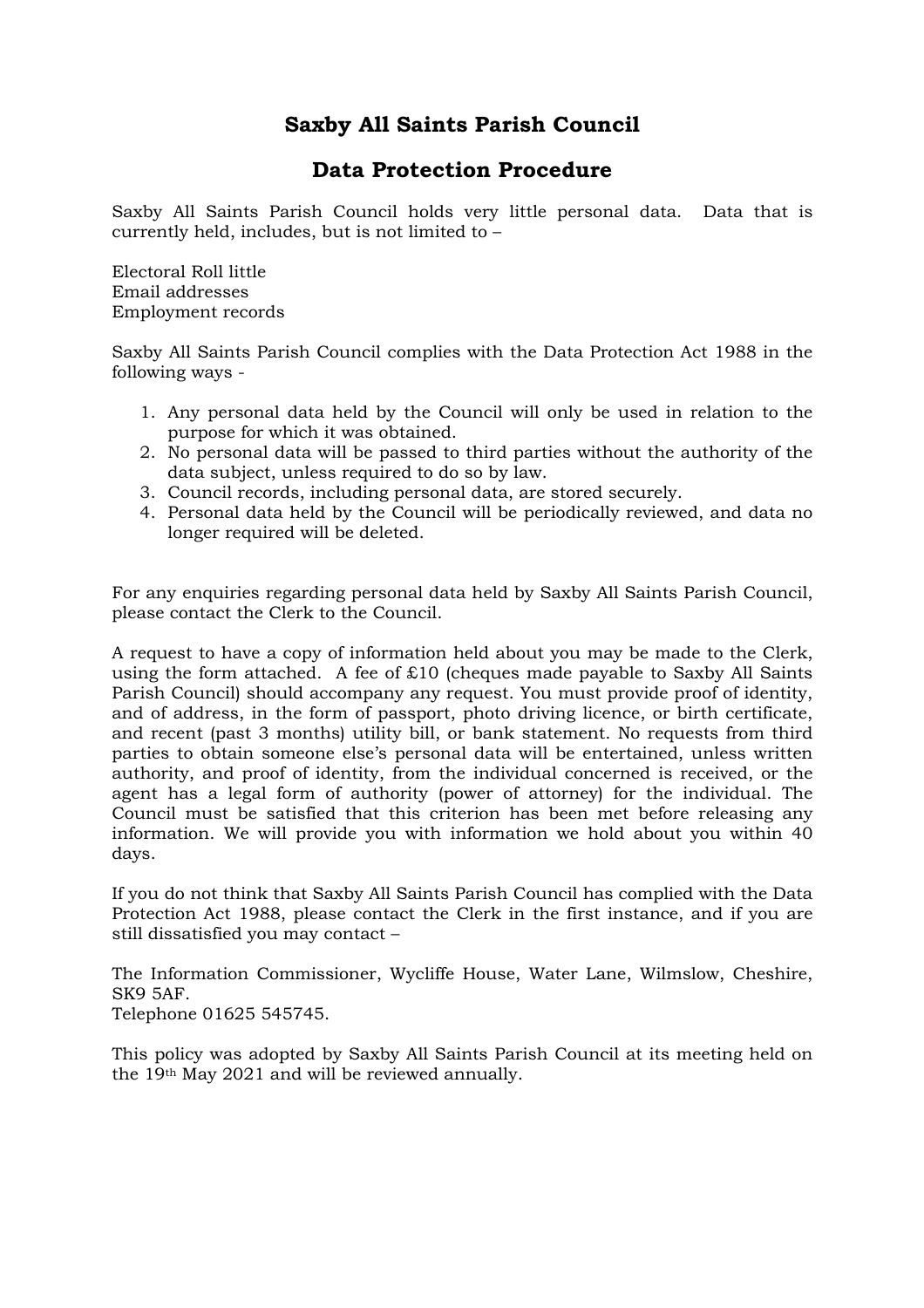#### **DATA PROTECTION ACT 1988**

#### **SUBJECT ACCESS REQUEST**

Please return this form to Louise Ward, Parish Clerk, Saxby All Saints Parish Council, 9 New Road, Worlaby, Brigg, North Lincolnshire, DN20 0PE.

#### **SECTION A**

**Please complete your details, or the details of the person whose information is required** 

| Full      |
|-----------|
|           |
|           |
|           |
|           |
|           |
|           |
|           |
|           |
|           |
|           |
|           |
|           |
| Telephone |
|           |
|           |
| Email     |
|           |
|           |

#### **Please delete as appropriate**

**I request a copy of data held about myself by Saxby All Saints Parish Council (Please go to Section C) or I request a copy of data held about someone else. (Please go to Section B)** 

**SECTION B I am requesting information about the person named at Section A.** 

## **My details are**